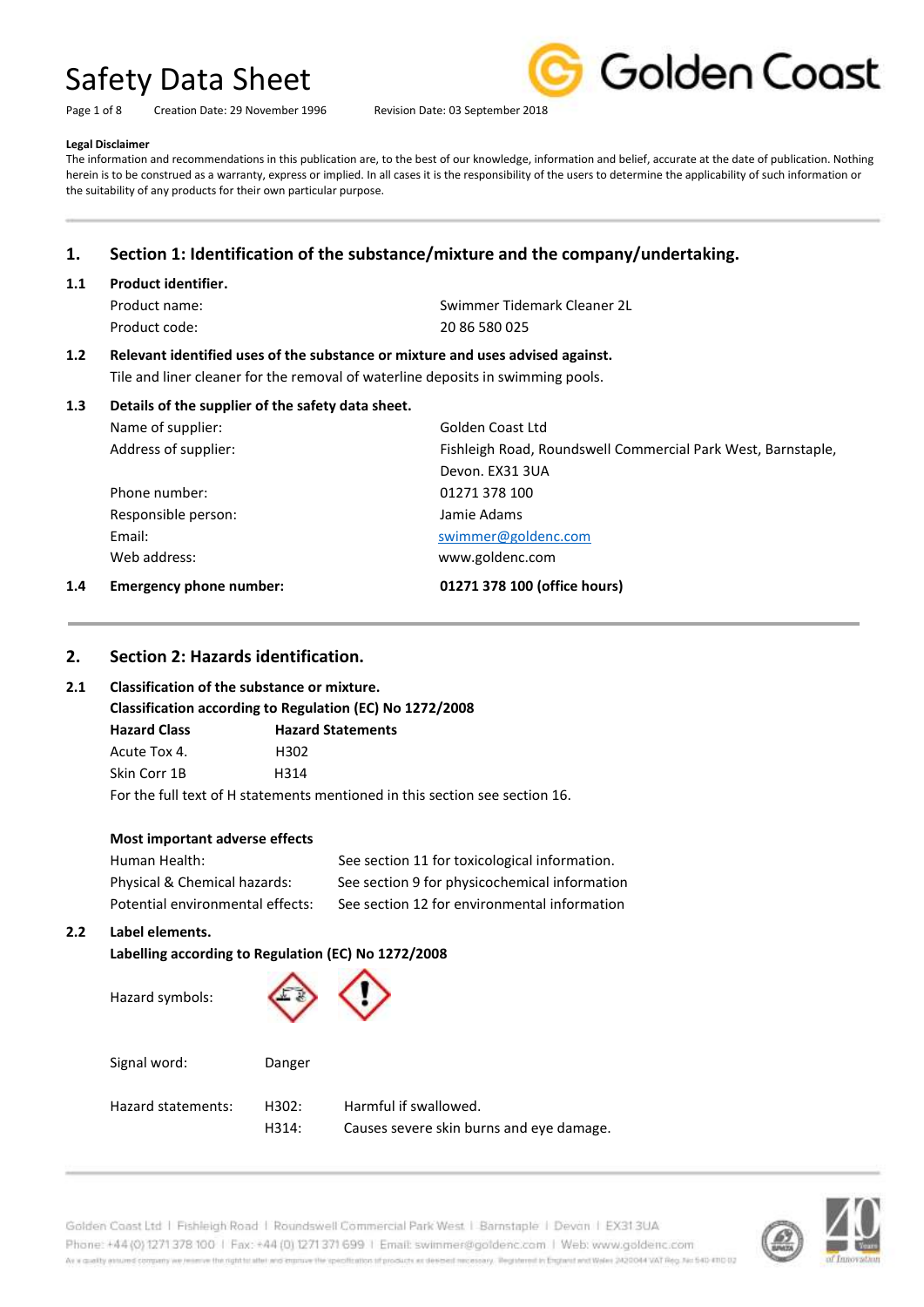Golden Coast

Page 2 of 8 Creation Date: 29 November 1996 Revision Date: 03 September 2018

#### **Legal Disclaimer**

The information and recommendations in this publication are, to the best of our knowledge, information and belief, accurate at the date of publication. Nothing herein is to be construed as a warranty, express or implied. In all cases it is the responsibility of the users to determine the applicability of such information or the suitability of any products for their own particular purpose.

| Precautionary statements: P101: | If medical advice is needed, have product container or label at hand.                                                                 |
|---------------------------------|---------------------------------------------------------------------------------------------------------------------------------------|
| P102:                           | Keep out of reach of children.                                                                                                        |
| P260:                           | Do not breathe dust/fumes/gas/mist/vapours/spray                                                                                      |
| P270:                           | Do not eat, drink or smoke when using this product.                                                                                   |
| P280:                           | Wear protective gloves/protective clothing/eye protection/face protection.                                                            |
| P301+330+331:                   | IF SWALLOWED: rinse mouth. Do NOT induce vomiting.                                                                                    |
| P303+361+353:                   | IF ON SKIN (or hair): Remove/Take off immediately all contaminated clothing. Rinse<br>skin with water.                                |
| P305+351+338:                   | IF IN EYES: Rinse cautiously with water for several minutes. Remove contact lenses<br>if present and easy to $do$ – continue rinsing. |
| P501:                           | Dispose of contents/container in accordance with national regulations.                                                                |

#### **Hazardous components which must be listed on the label** .

Phosphoric Acid & Hydrochloric Acid

### **2.3 Other hazards.**

**PBT: This product is not identified as a PBT substance.** 

#### **3. Section 3: Composition/information on ingredients.**

#### **3.2 Mixtures.**

A mixture of the chemicals listed below with non-hazardous additions.

| <b>CAS No:</b>                                 | EC No:      | Amount % | <b>CLP</b>                                                               |  |  |
|------------------------------------------------|-------------|----------|--------------------------------------------------------------------------|--|--|
| <b>ETHYLENE GLYCOL MONOBUTYL ETHER</b>         |             |          |                                                                          |  |  |
| 111-76-2                                       | $203-902-0$ | 10-30%   | Acute Tox 4; 302/312: Skin Irrit. H315: Eye Irrit.2 H315: Acute Tox H332 |  |  |
| <b>PHOSPHORIC ACID</b>                         |             |          |                                                                          |  |  |
| 7664-38-2                                      | 231-633-2   | 10-30%   | Skin Corr. 1B H314                                                       |  |  |
| <b>FATTY ALCOHOL POLYETHYLENE GLYCOL ETHER</b> |             |          |                                                                          |  |  |
| 68439-45-2                                     |             | 10-30%   | Acute Tox.4 H302; Eye Dam.1 H318                                         |  |  |
| <b>HYDROCHLORIC ACIDE</b>                      |             |          |                                                                          |  |  |
| 7647-01-0                                      | 231-595-7   | 1-10%    | Skin Irrit 2. H315; Eye Irrit 2 H319; STOT SE 3. H335                    |  |  |
|                                                |             |          |                                                                          |  |  |

#### **4. Section 4: First aid measures.**

| 4.1 | Description of first aid measures. |                                                                                   |
|-----|------------------------------------|-----------------------------------------------------------------------------------|
|     | General advice:                    | Show the safety data sheet to the doctor in attendance.                           |
|     | If inhaled:                        | In case of accident by inhalation, remove casualty to fresh air and keep at rest. |
|     |                                    | Consult a doctor.                                                                 |
|     | In case of skin contact:           | Remove all contaminated clothes and footwear immediately unless stuck to skin.    |
|     |                                    | Drench the affected skin with running water for 10 minutes or longer if substance |
|     |                                    | is still on skin. Consult a doctor.                                               |



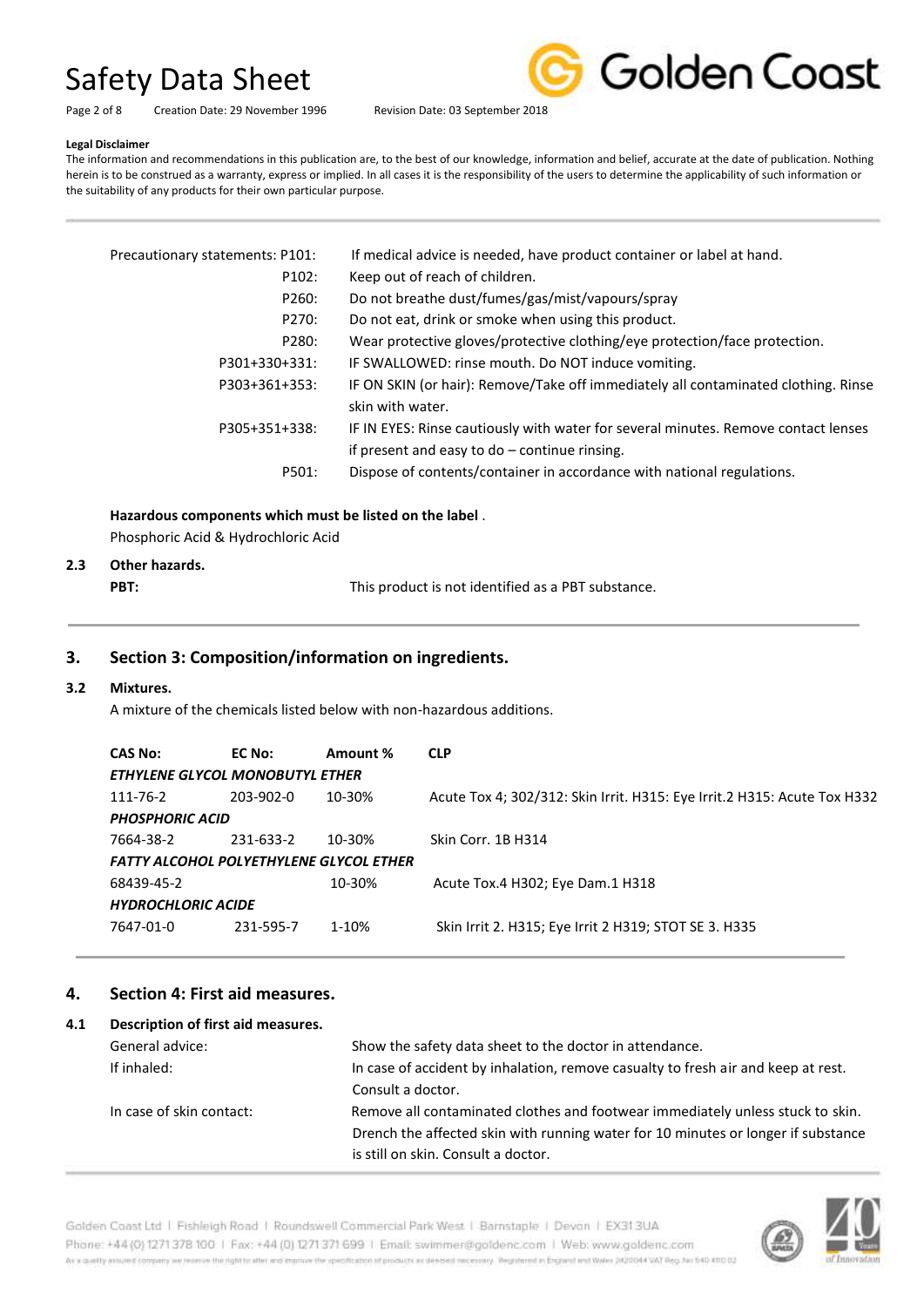Golden Coast

Page 3 of 8 Creation Date: 29 November 1996 Revision Date: 03 September 2018

#### **Legal Disclaimer**

The information and recommendations in this publication are, to the best of our knowledge, information and belief, accurate at the date of publication. Nothing herein is to be construed as a warranty, express or implied. In all cases it is the responsibility of the users to determine the applicability of such information or the suitability of any products for their own particular purpose.

| In case of eye contact:                                             | Remove victim immediately from source of exposure. Make sure to remove any<br>contact lenses from the eyes before rinsing. Promptly wash eyes with plenty of water                                                       |
|---------------------------------------------------------------------|--------------------------------------------------------------------------------------------------------------------------------------------------------------------------------------------------------------------------|
| If swallowed:                                                       | while lifting the eyelids. Continue to rinse for 15 minutes. Consult a doctor.<br>Wash out mouth with water. Do not induce vomiting. If conscious, give half a litre of<br>water to drink immediately. Consult a doctor. |
| 4.2<br>Most important symptoms and effects, both acute and delayed. |                                                                                                                                                                                                                          |
| If inhaled:                                                         | There may be irritation of the throat with a feeling of tightness in the chest.                                                                                                                                          |
| In case of skin contact:                                            | There may be irritation and redness at the site of contact.                                                                                                                                                              |
| In case of eye contact:                                             | There may be irritation and redness. The eyes may water profusely.                                                                                                                                                       |
| If swallowed:                                                       | There may be soreness and redness of the mouth and throat. Nausea and stomach<br>pain may occur. There may be vomiting.                                                                                                  |
|                                                                     |                                                                                                                                                                                                                          |

#### **4.3 Indication of any immediate medical attention and special treatment needed.** Treatment: Treat symptomatically and supportively.

#### **5. Section 5: Firefighting measures.**

#### **5.1 Extinguishing media.**

|                                                               | Extinguishing media:     | Use fire-extinguishing media appropriate for the surrounding materials.<br>Use water spray to cool containers. |
|---------------------------------------------------------------|--------------------------|----------------------------------------------------------------------------------------------------------------|
| Special hazards arising from the substance or mixture.<br>5.2 |                          |                                                                                                                |
|                                                               | Special hazards:         | In combustion emits toxic fumes.                                                                               |
| Advice for firefighters.<br>5.3                               |                          |                                                                                                                |
|                                                               | Advice for firefighters: | Wear self-contained breathing apparatus. Wear protective clothing to prevent<br>contact with skin and eyes.    |

#### **6. Section 6: Accidental release measures.**

### **6.1 Personal precautions, protective equipment and emergency procedures.** Personal precautions: Refer to section 8 of SDS for personal protection details. If outside do not approach from downwind. If outside keep bystanders upwind and away from danger point. Mark out the contaminated area with signs and prevent access to unauthorised personnel. Turn leaking containers leak-side up to prevent the escape of liquid. **6.2 Environmental precautions.** Environmental precautions: Do not discharge into drains or rivers. Contain the spillage using bunding. **6.3 Methods and material for containment and cleaning up.**

Cleaning up: Absorb intro dry earth or sand. Transfer to a closable, labelled salvage container for disposal by an appropriate method.



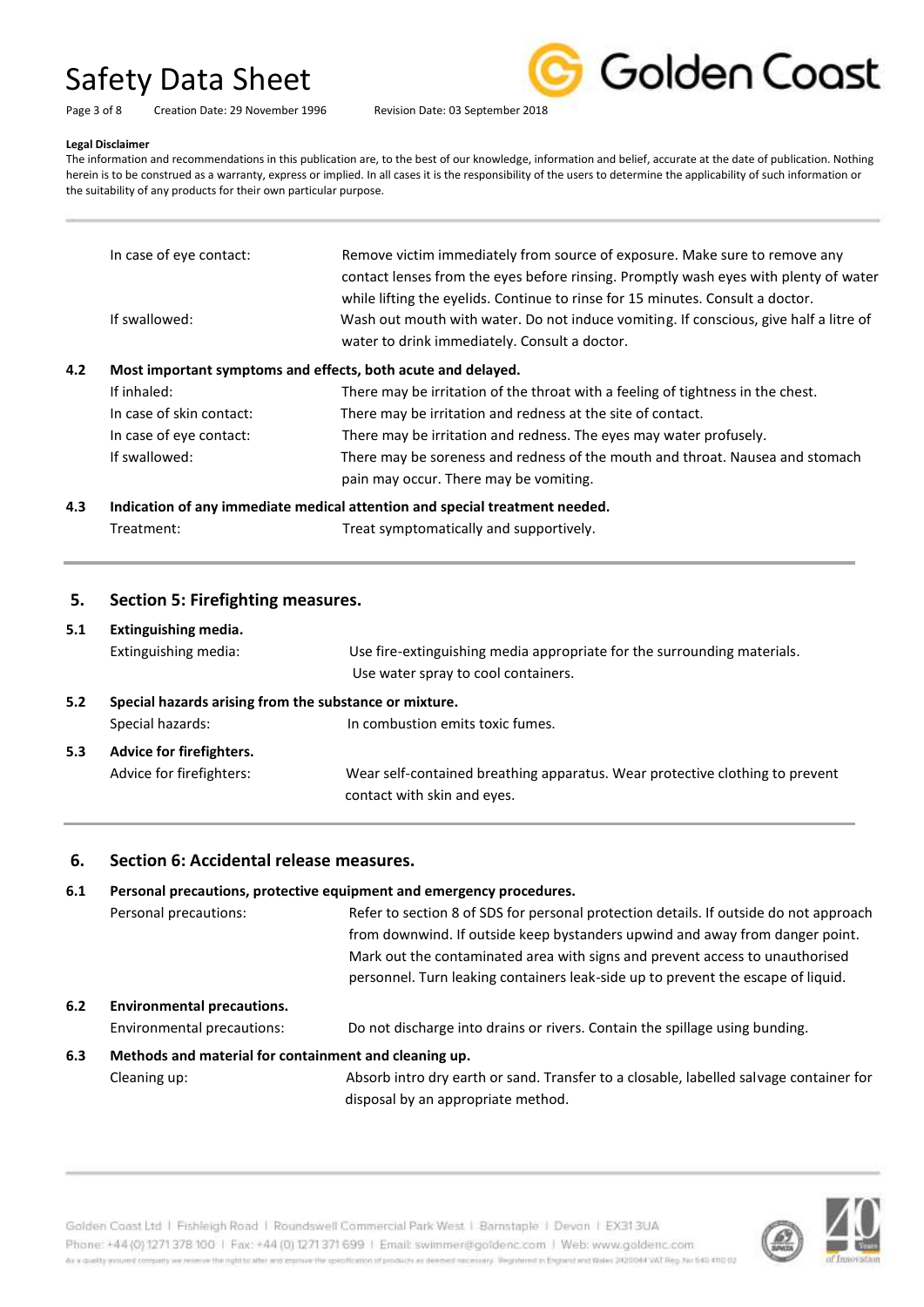Page 4 of 8 Creation Date: 29 November 1996 Revision Date: 03 September 2018



#### **Legal Disclaimer**

The information and recommendations in this publication are, to the best of our knowledge, information and belief, accurate at the date of publication. Nothing herein is to be construed as a warranty, express or implied. In all cases it is the responsibility of the users to determine the applicability of such information or the suitability of any products for their own particular purpose.

#### **6.4 Reference to other sections.**

 See section 7 for information on safe handling. See section 8 for information on personal protection equipment See section 13 for disposal information.

#### **7. Section 7: Handling and storage.**

#### **7.1 Precautions for safe handling.**

Advice on safe handling: Avoid direct contact with the substance. Ensure there is sufficient ventilation of the area. Do not handle in a confined space. Avoid formation or spread of mists in the air.

### **7.2 Conditions for safe storage, including any incompatibilities.** Requirements for storage: Store in a cool, well ventilated area. Keep container tightly closed.

#### **7.3 Specific end use(s).**

No data available.

#### **8. Section 8: Exposure controls/personal protection.**

#### **8.1 Control parameters.**

| ETHYLENE GLYCOL MONOBUTYL ETHER |          |                  |              |                          |                 |
|---------------------------------|----------|------------------|--------------|--------------------------|-----------------|
| <b>Basis</b>                    | List     | <b>Time</b>      | <b>Value</b> | Value                    | <b>Measure</b>  |
|                                 |          |                  | <b>Type</b>  |                          |                 |
| UK                              | EH40 WEL | $15 \text{ min}$ | <b>STEL</b>  | 50                       | ppm             |
| UK                              | EH40 WEL | 8 hours          |              | 25                       | ppm             |
| <b>PHOSPHORIC ACID</b>          |          |                  |              |                          |                 |
| UK                              | EH40 WEL | 15 min           | <b>STEL</b>  | $\overline{\phantom{a}}$ | mg <sup>3</sup> |
| UK                              | EH40 WEL | 8 hours          |              | 1                        | mg <sup>3</sup> |
| <b>HYDROCHLORIC ACID</b>        |          |                  |              |                          |                 |
| UK                              | EH40 WEL | 15 min           | <b>STEL</b>  | 8                        | mg <sup>3</sup> |
| UK                              | EH40 WEL | 8 hours          |              |                          | mg <sup>3</sup> |

**DNEL/PNEC** No data available.

**8.2 Exposure controls**

**Engineering measures** Ensure there is sufficient ventilation of the area.

# **Personal protective equipment**

Respiratory protection: Self-contained breathing apparatus must be available in case of emergency. Hand protection: Wear protective gloves. The selected protective gloves have to satisfy the specifications of EU Directive 89/686/EEC and standard EN 374.

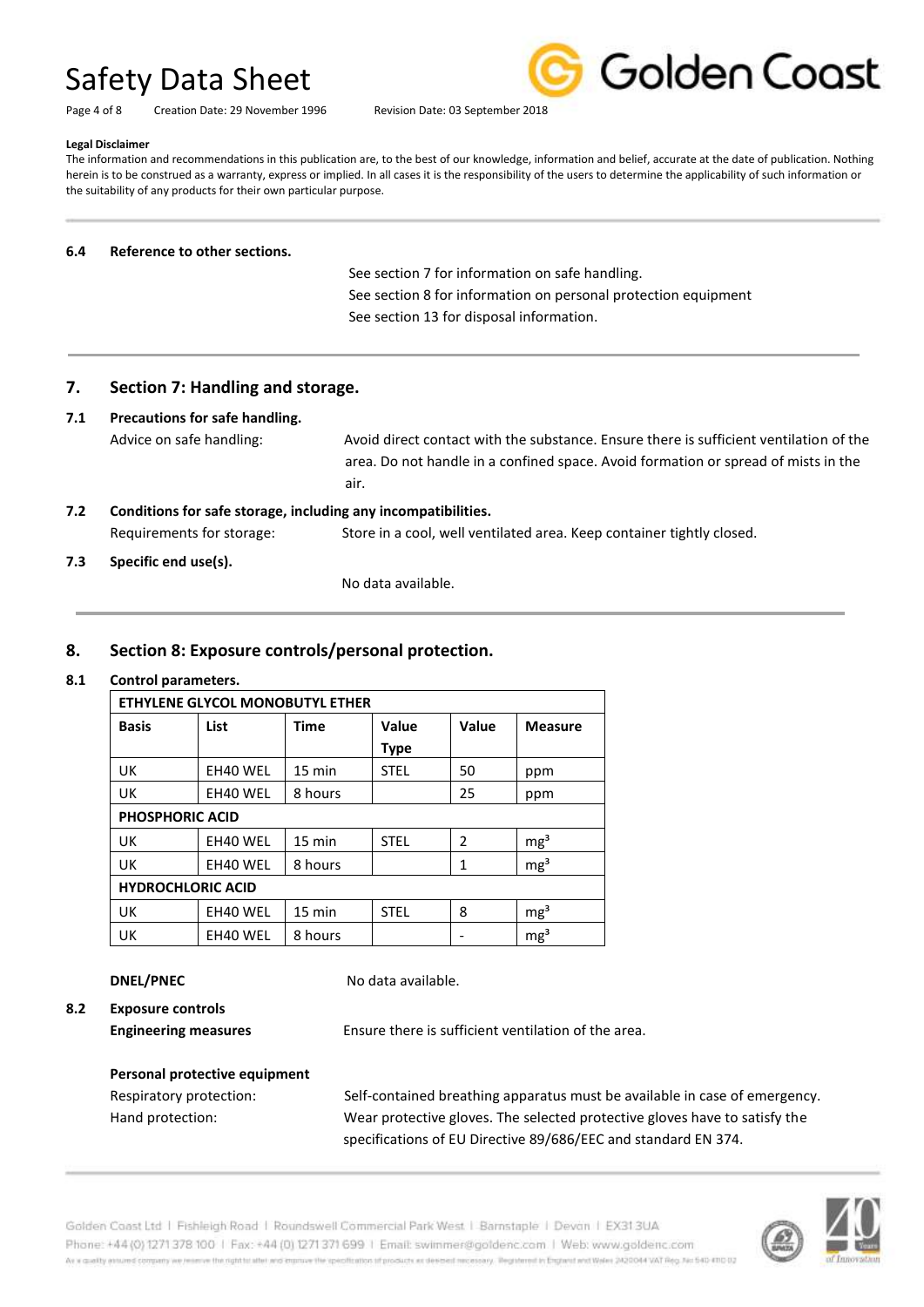

Page 5 of 8 Creation Date: 29 November 1996 Revision Date: 03 September 2018

#### **Legal Disclaimer**

The information and recommendations in this publication are, to the best of our knowledge, information and belief, accurate at the date of publication. Nothing herein is to be construed as a warranty, express or implied. In all cases it is the responsibility of the users to determine the applicability of such information or the suitability of any products for their own particular purpose.

| Eye protection:           | Safety glasses. Ensure eye bath is to hand. |
|---------------------------|---------------------------------------------|
| Skin and body protection: | Impermeable protective clothing.            |

#### **9. Section 9: Physical and chemical properties.**

| 9.1<br>9.2 | Information on basic physical and chemical properties. |                                   |  |  |
|------------|--------------------------------------------------------|-----------------------------------|--|--|
|            | Form:                                                  | Liquid                            |  |  |
|            | Colour:                                                | Colourless                        |  |  |
|            | Odour:                                                 | Pleasant                          |  |  |
|            | pH @ 20°C:                                             | $\langle 2 \rangle$               |  |  |
|            | Density @ $20^{\circ}$ C:                              | 1.110                             |  |  |
|            | <b>Other Information</b>                               |                                   |  |  |
|            |                                                        | No further information available. |  |  |

### **10. Section 10: Stability and reactivity. 10.1 Reactivity.** Reactivity: Stable under recommended transport or storage conditions. **10.2 Chemical stability.** Chemical stability: Stable under normal conditions **10.3 Possibility of hazardous reactions.** Hazardous reactions: Hazardous reactions will not occur under normal transport or storage conditions. Decomposition may occur on exposure to conditions or materials listed below. **10.4 Conditions to avoid.** Conditions to avoid: The Heat **10.5 Incompatible materials.** Incompatible materials: Strong oxidising agents. Strong acids. **10.6 Hazardous decomposition products. Haz.Decomp.products**: In combustion emits toxic fumes. **Other information:** Do not mix with other chemical formulations in their concentrated form.



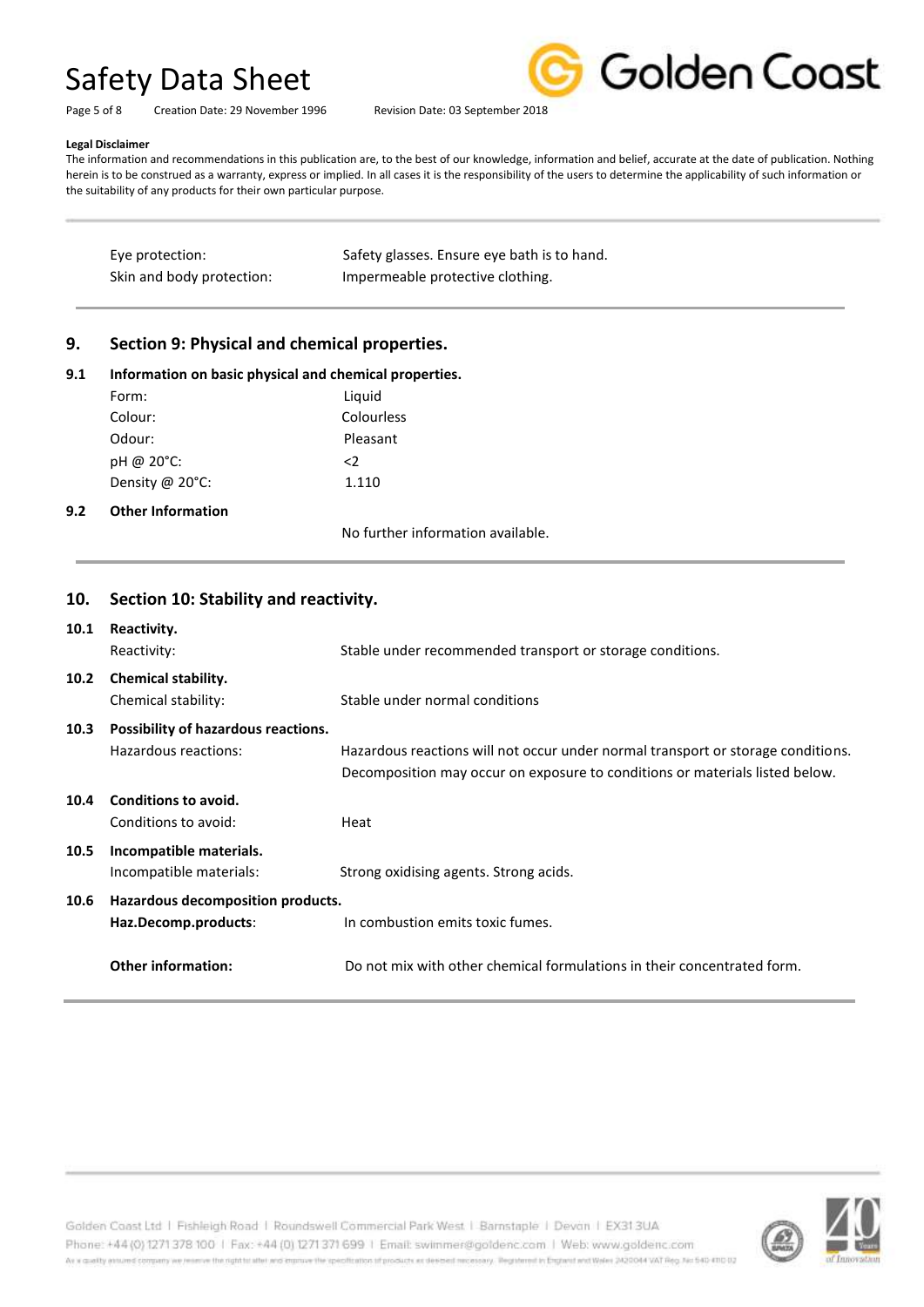Page 6 of 8 Creation Date: 29 November 1996 Revision Date: 03 September 2018



#### **Legal Disclaimer**

The information and recommendations in this publication are, to the best of our knowledge, information and belief, accurate at the date of publication. Nothing herein is to be construed as a warranty, express or implied. In all cases it is the responsibility of the users to determine the applicability of such information or the suitability of any products for their own particular purpose.

#### **11. Section 11: Toxicological information.**

**11.1 Information on toxicological effects.**

**Hazardous ingredients:**

| <b>ETHYLENE</b>        |                |      |       |              |  |  |
|------------------------|----------------|------|-------|--------------|--|--|
| Route                  | <b>Species</b> | Test | Value | <b>Units</b> |  |  |
| <b>IVN</b>             | Rat            | LD50 | 307   | Mg/kg        |  |  |
| Oral                   | Mus            | LD50 | 1,230 | Mg/kg        |  |  |
| Oral                   | Rat            | LD50 | 470   | Mg/kg        |  |  |
| <b>PHOSPHORIC ACID</b> |                |      |       |              |  |  |
| Oral                   | Rat            | LD50 | 1,530 | Mg/kg        |  |  |

#### **Relevant effects for mixture:**

| <b>Effect</b>            | Route       | <b>Basis</b>          |
|--------------------------|-------------|-----------------------|
| Acute toxicity (harmful) | INH DRM ING | Hazardous: calculated |
| Corrosivity              | OPT INH DRM | Hazardous: calculated |

#### **Symptoms/routes of exposure**

| On the skin:      | There may be irritation and redness at the site of contact.                     |  |
|-------------------|---------------------------------------------------------------------------------|--|
| On the eye:       | There may be irritation and redness. The eyes may water profusely.              |  |
| Inhalation:       | There may be irritation of the throat with a feeling of tightness in the chest. |  |
| Ingestion:        | There may be soreness and redness of the mouth and throat. Nausea and stomach   |  |
|                   | pain may occur. There may be vomiting.                                          |  |
| Sensitization:    | Not sensitizing.                                                                |  |
| Carcinogenic:     | No information available.                                                       |  |
| <b>Mutagenic:</b> | No information available.                                                       |  |
|                   |                                                                                 |  |

#### **12. Section 12: Ecological information.**

| 12.1 | Toxicity.<br>Toxicity:                                           | No information available.     |
|------|------------------------------------------------------------------|-------------------------------|
| 12.2 | Persistence and degradability.<br>Persistence and degradability: | Biodegradable                 |
| 12.3 | <b>Bioaccumulation potential.</b><br>Bioaccumlative potential:   | No bioaccumulation potential. |
| 12.4 | Mobility in soil.<br>Mobility in soil:                           | Readily absorbed into soil.   |



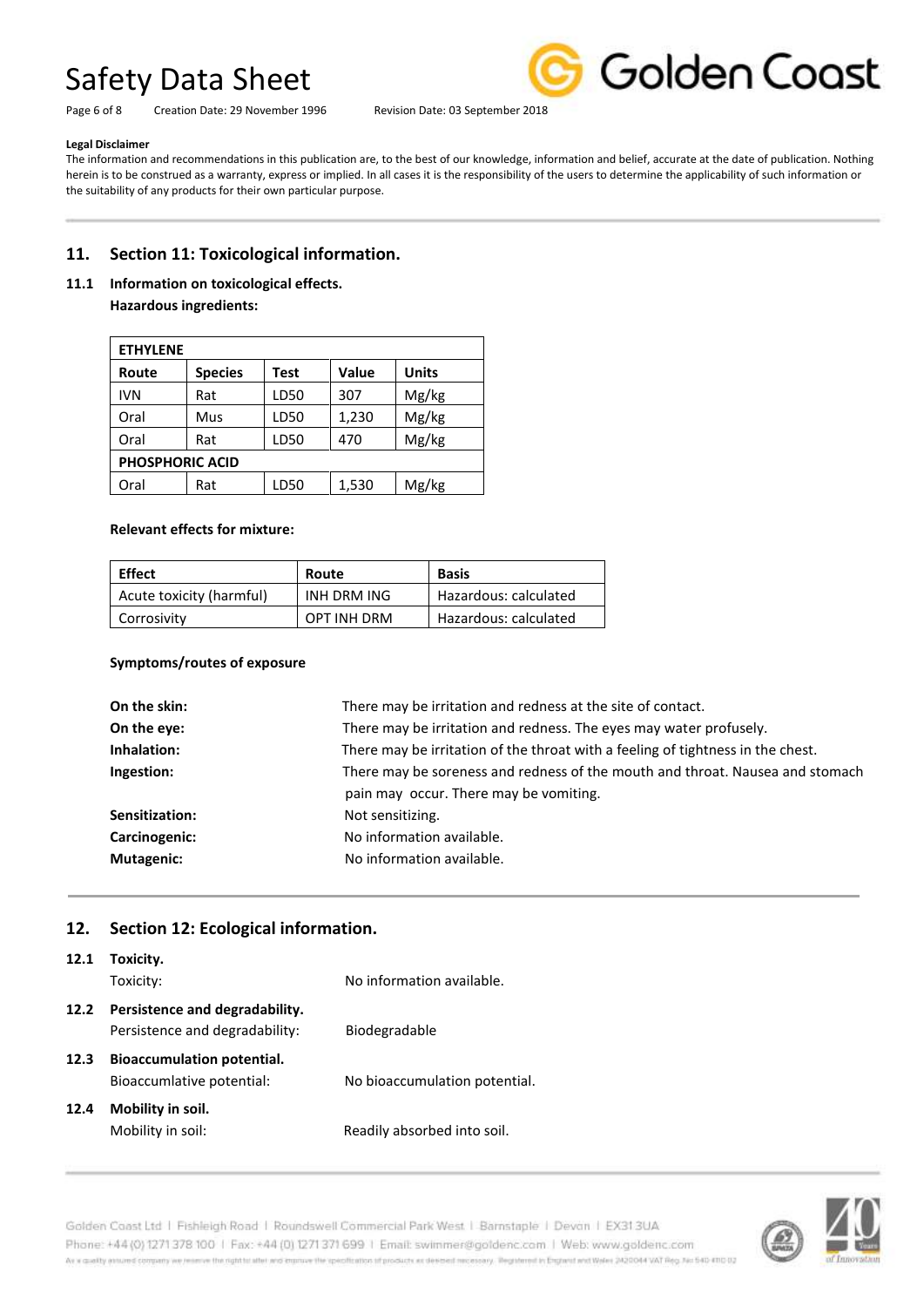Page 7 of 8 Creation Date: 29 November 1996 Revision Date: 03 September 2018



#### **Legal Disclaimer**

The information and recommendations in this publication are, to the best of our knowledge, information and belief, accurate at the date of publication. Nothing herein is to be construed as a warranty, express or implied. In all cases it is the responsibility of the users to determine the applicability of such information or the suitability of any products for their own particular purpose.

#### **12.5 Results of PBT and vPvB assessment.**

PBT and PvB: This product is not identified as a PBT substance.

#### **12.6 Other adverse effects.**

Remarks: Negligible ecotoxicity.

#### **13. Section 13: Disposal considerations.**

#### **13.1 Waste treatment methods.**

- Disposal should be in accordance with local, state or national legislation.
- Do not reuse empty containers without commercial cleaning or reconditioning.
- Do not discharge into drains or the environment, dispose to an authorised waste collection point.

#### **Classification**

Waste Codes in accordance with the European Waste catalogue (EWC) are origin-defined. Since this product is used in several industries, no Waste Code can be provided by the supplier. The Waste Code should be determined in arrangement with your waste disposal partner or the responsible authority.

#### **14. Section 14: Transport information.**

**14.1 UN number.**

UN 3264

- **14.2 UN proper shipping name.** CORROSIVE LIQUID, ACIDIC, INORGANIC, N.O.S. (PHOSPHERIC ACID; HYDROCHLORIC ACLID SOLUTION)
- **14.3 Transport hazard class(es).**

8

**14.4 Packing group.**

III

- **14.5 Environmental hazards.** Environmental hazardous: No Marine pollutant: No
- **14.6 Special precautions for user.**

See section 7

Tunnel code: E Transport category: 3

**14.7 Transport in bulk according to annex II of MARPOL 73/78 and the IBC code.** N/A